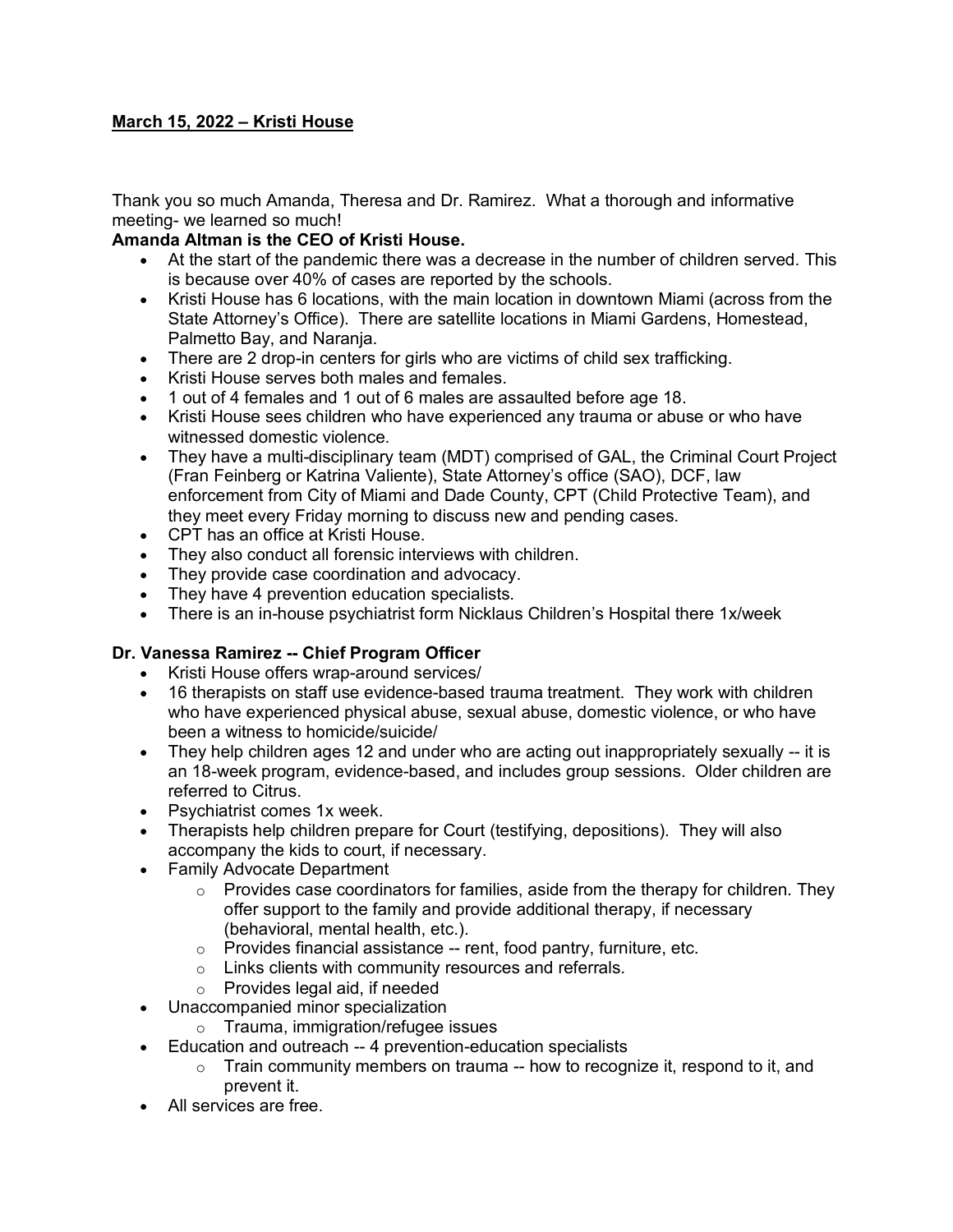- People often disclose after community-education presentations.
- All zip codes and socio-economic classes are served by Kristi House/
- Most therapists are bi-lingual, and they also have translator services if it's a language none of the therapists speak.

#### **Theresa Kennedy -- Project Gold**

- Project GOLD was named by the girls and stands for Girls Owning their Life and Dreams.
- 2 drop-in centers.
- Wrap-around services, which are survivor-led and survivor-informed.
- Since 2012, they have served female victims of sexual exploitation.
- The drop-in centers are safe-space physical homes at an undisclosed address for the protection of the children and the staff.
- Laundry services.
- Family-style meals provided Mon.-Thurs. Group sessions are followed by dinner and closed with another group session.
- Transportation coordinators.
- Serve ages 11-18 but members for life -- can always come back to join/lead group, etc.
- Children come from both the dependency system and the community-at-large.
- Services:
	- o Survivor mentoring
	- o Therapy-group programs, life skills, Motivational Edge -- survivor led.
	- o Survivor advocacy
	- $\circ$  Bridges to the Future -- career counseling and employment, work with the school system for educational programs.
	- o Tutoring
	- o Emergency assistance: financial, food, uniforms, school supplies, etc.
	- $\circ$  Connect to other services within the community
	- o Part of the MDT for human trafficking reports
	- o Incentive based

#### **Kristi House:**

- They are looking for special people to teach financial literacy and car purchasing.
- Survivor Pathways provides special services for transgender youth and LGBTQ females. There are specialists at Kristi House for LGBTQ youth.
- Kristi House has therapists that work on Saturdays or provide virtual therapy.
- They have street outreach with various community partners -- SAO, law enforcement, and Citrus. With Formula 1 Race coming in May, they are working very hard with hotels, motels, and missing-children flyers.
- They are also working with children who are victims of labor trafficking.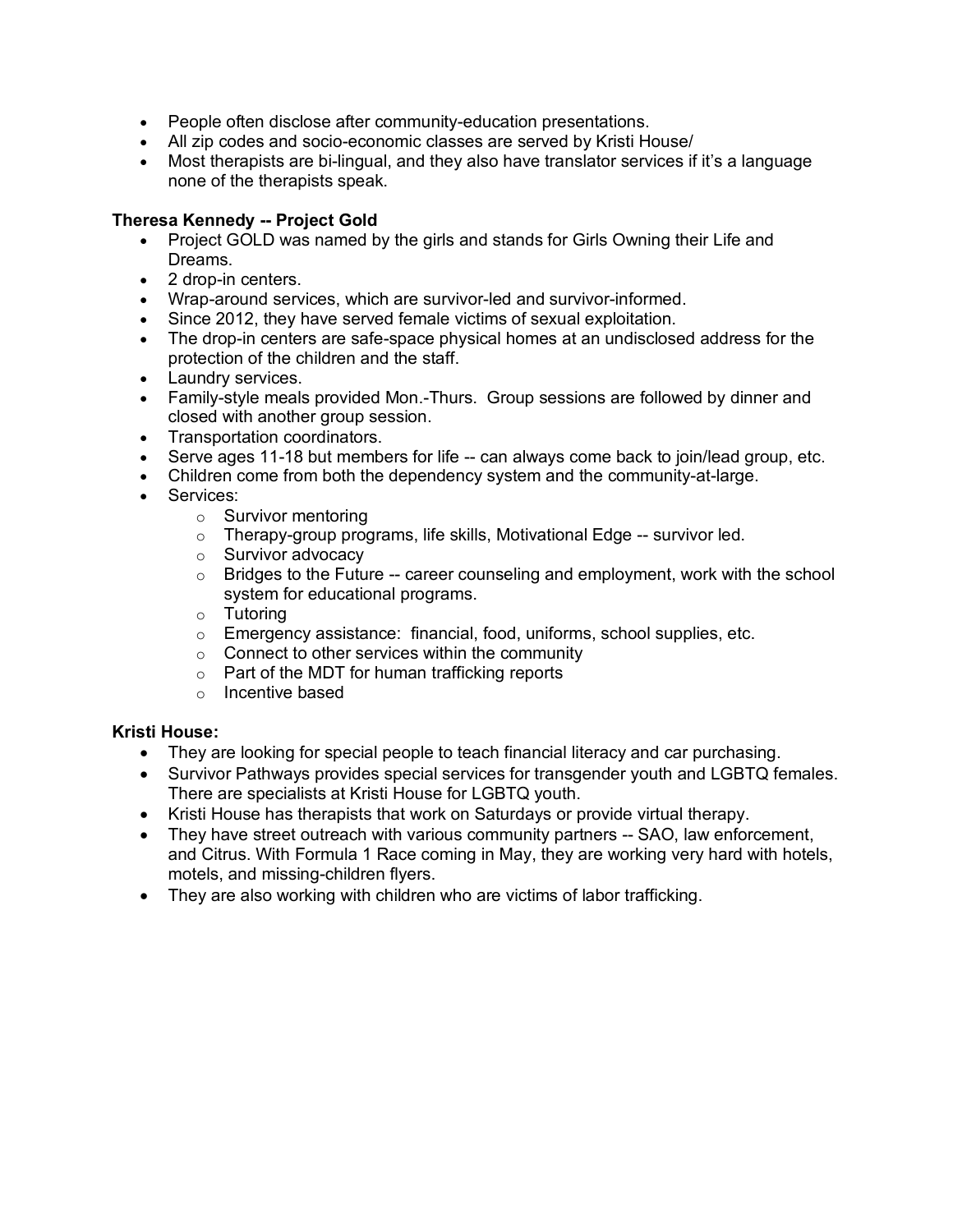#### KRISTI



## **Kristi House Services**

VANESSA RAMIREZ, PSY.D. **Chief Program Officer**

Theresa Kennedy **Chief Operating Officer**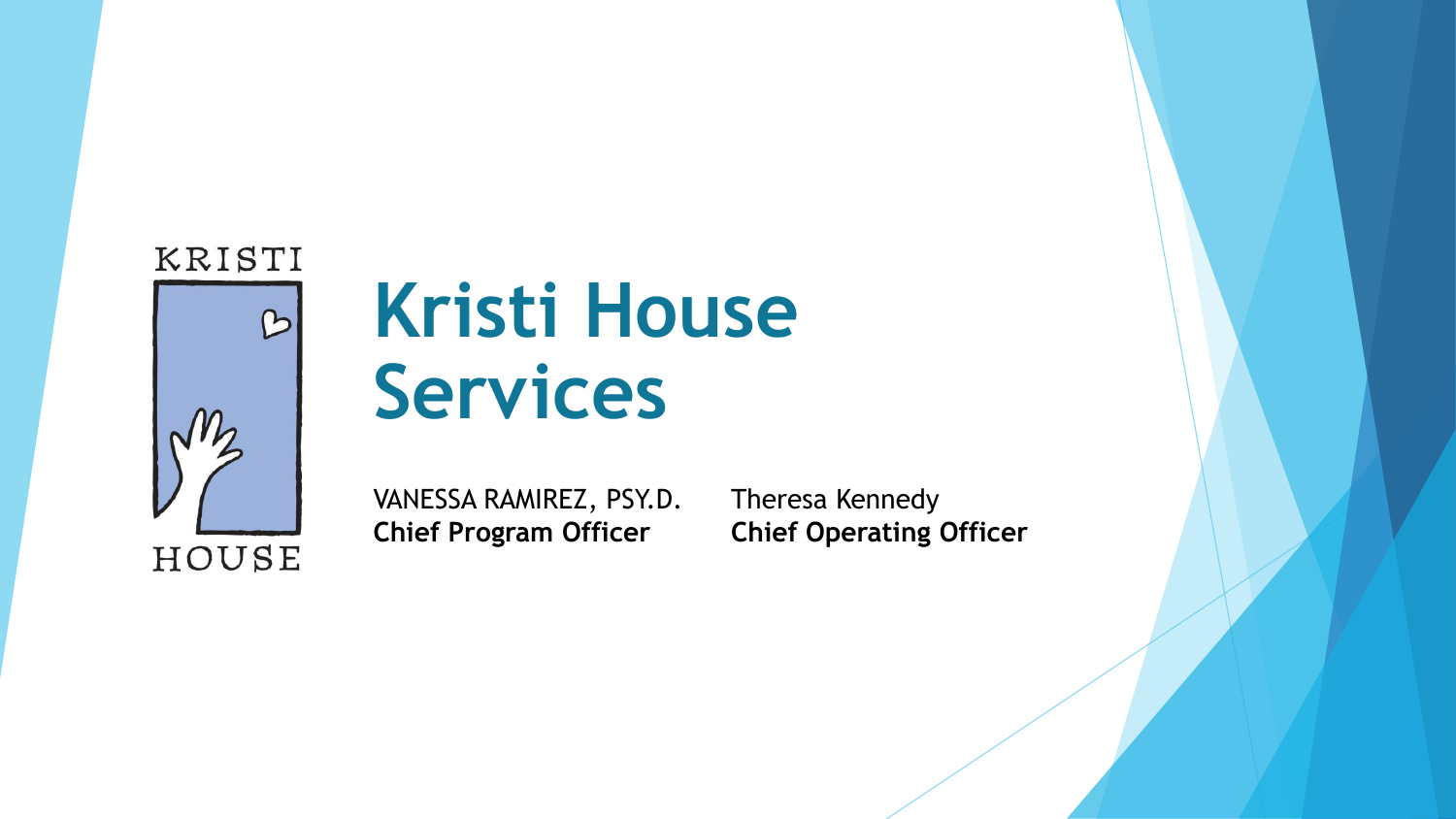### **Kristi House Children's Advocacy Center**

- The nationally accredited CAC for Miami Dade County
- Provide free services to children and their families affected by trauma and abuse<br>[\(kristihouse.org/services](https://kristihouse.org/services))
- **Training to the community on childhood** trauma [\(kristihouse.org/education](https://kristihouse.org/education/))
- **Locations: Downtown Miami, Palmetto Bay,** Miami Gardens, Homestead, and North and South Project GOLD Drop In Centers
- Multidisciplinary Team law enforcement, SAO, DCF, CPT, GAL, foster care agencies

#### **KRISTIHOUSE.ORG | (305) 547 -6800**

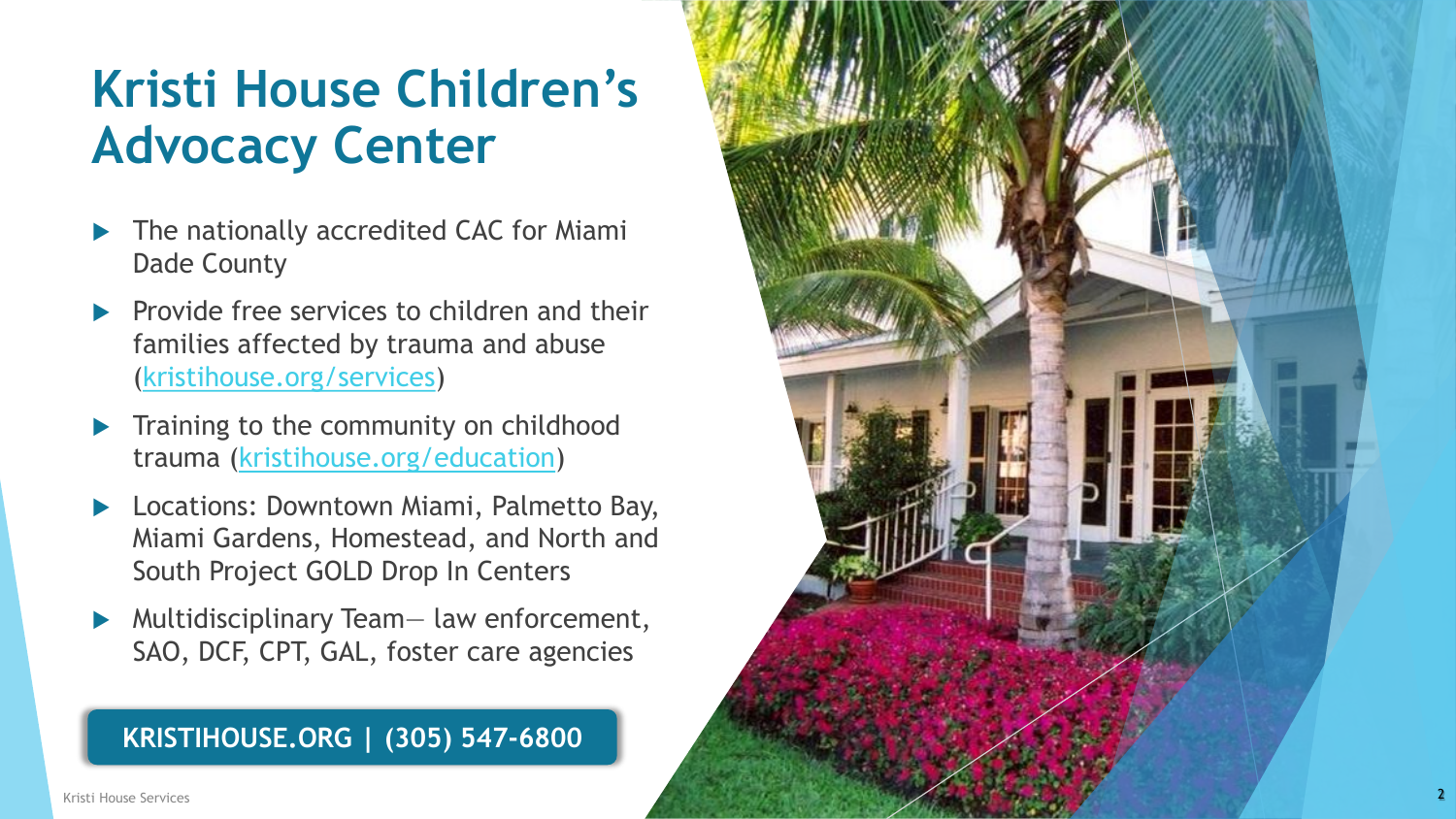## **Kristi House Services for Children**

### Evidence-Based Trauma Therapy for Children and Families

- Trauma-Focused Cognitive Behavioral Therapy (all traumas)
- TF-CBT for UC and CSEC
- Alternatives for Families: a Cognitive Behavioral Therapy (Physical Abuse & Family Conflict)
- Problematic Sexual Behaviors Cognitive Behavioral Therapy
- Risk Reduction Family Therapy (Trauma and substance abuse/risky behaviors)
- Education and Prevention Groups

#### Family Advocacy

- Provide education, resources and referrals to caregivers and families
- Provide education and advocacy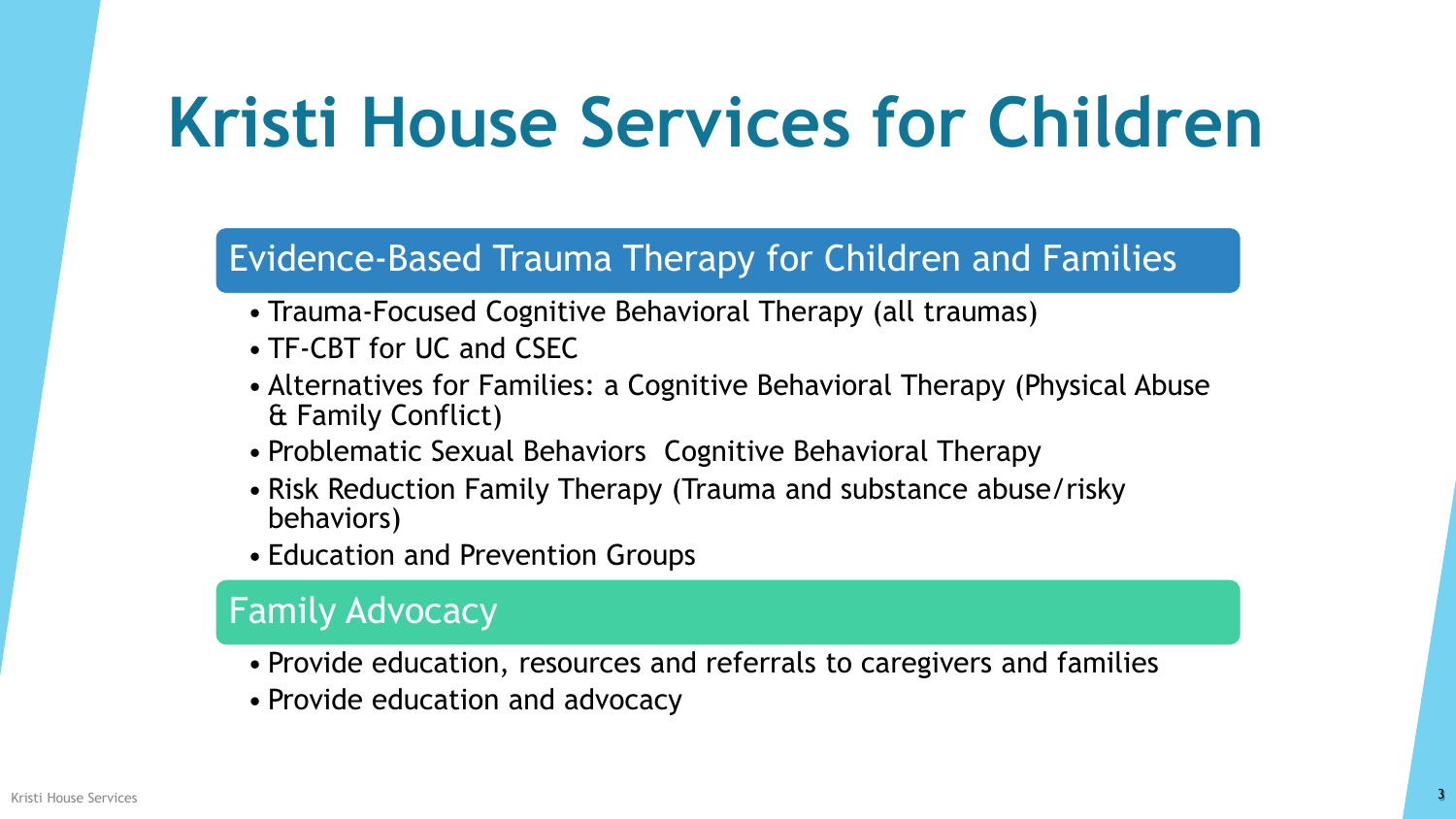## **Prevention Education**

- Stewards of Children
- ▶ Child Safety Matters
- Childhood Problematic Sexual Behavior
- ▶ Children and Traumatic Stress
- ▶ CSEC 101
- **Hurricane Trauma**
- Mental Health Wellbeing (children and adults)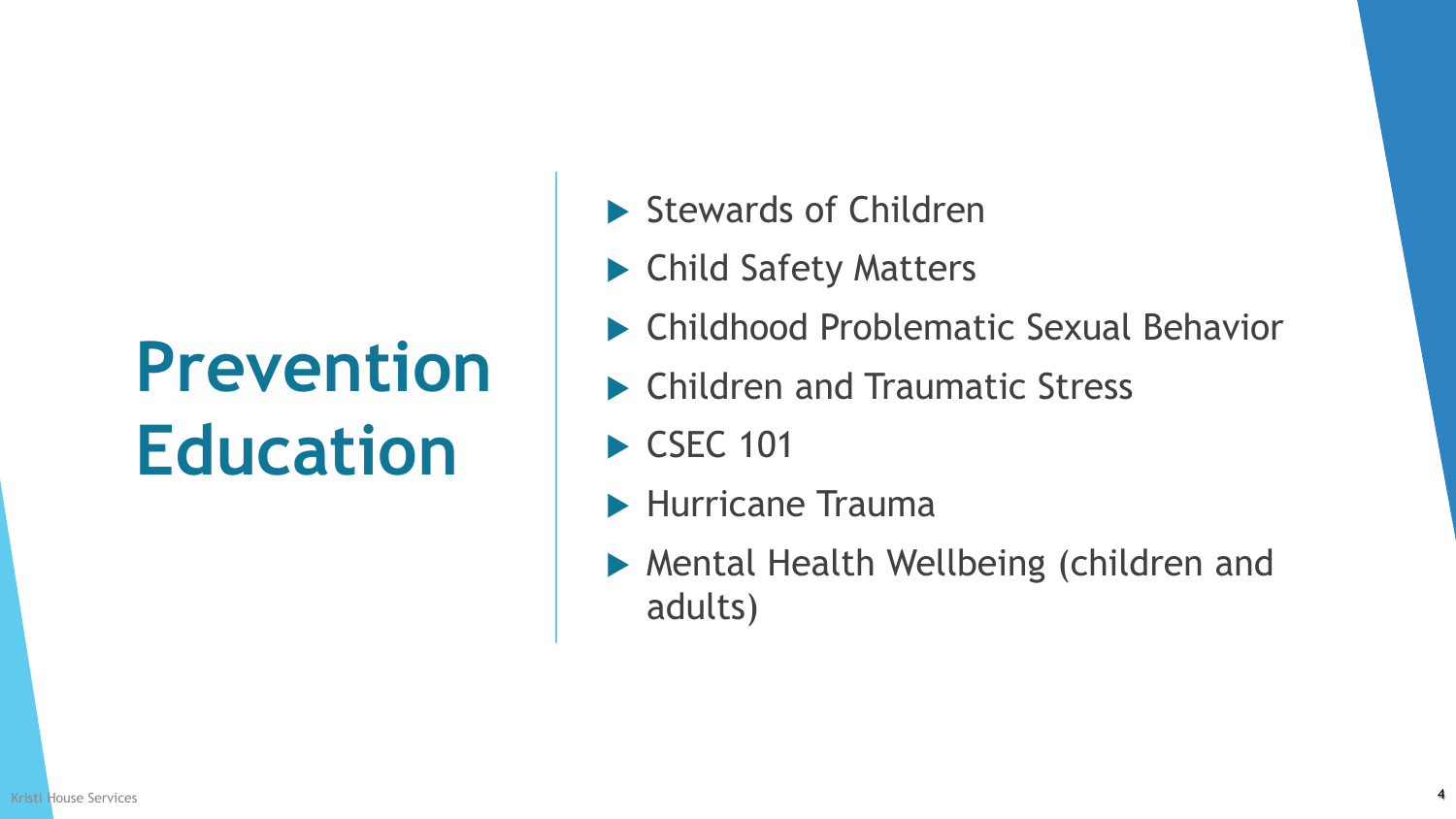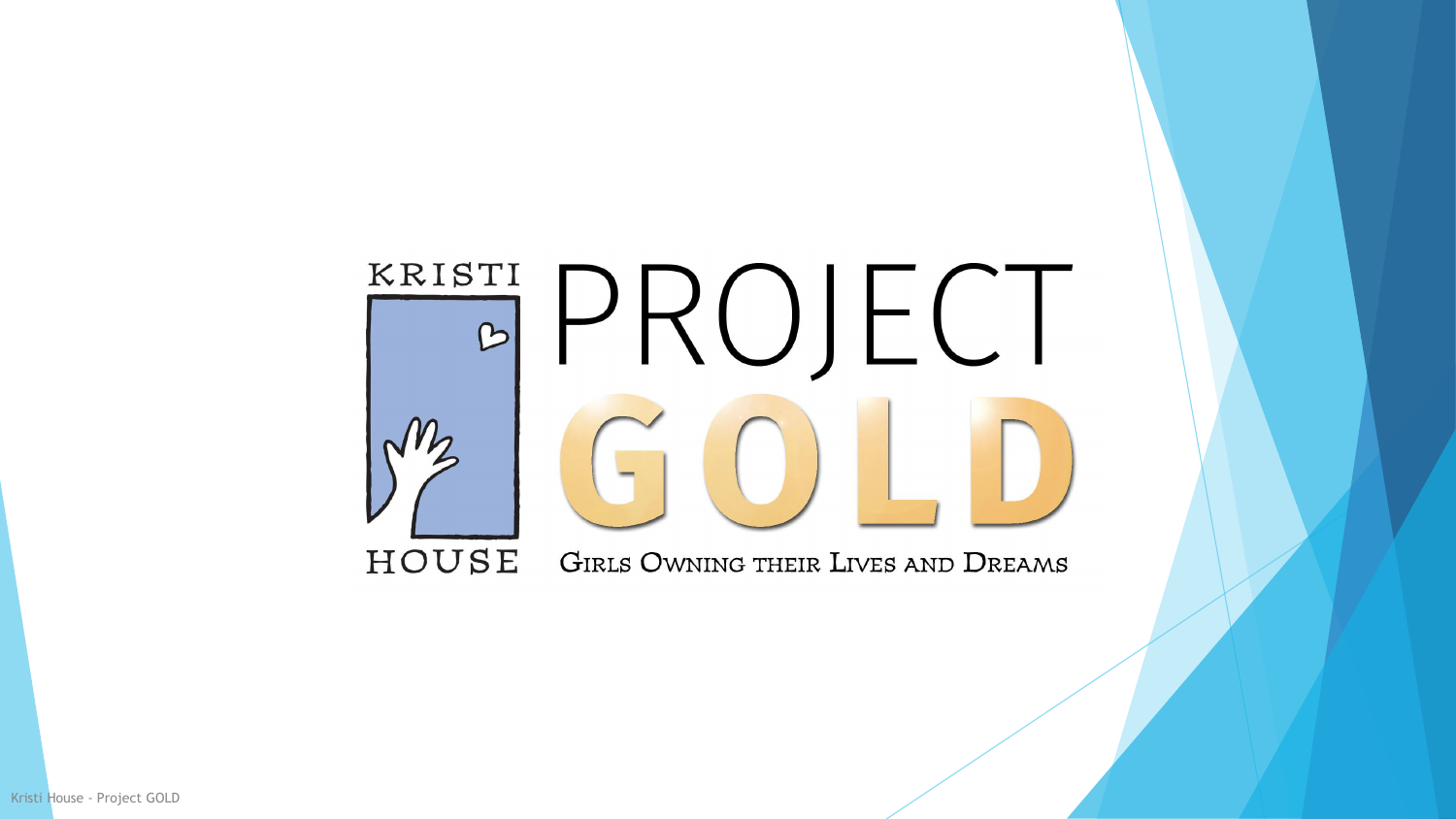

Project GOLD is committed to providing Survivor Led and Informed wrap-around services and support to youth who have experienced or are at risk of human trafficking using a Drop-In Center model and trauma-informed care.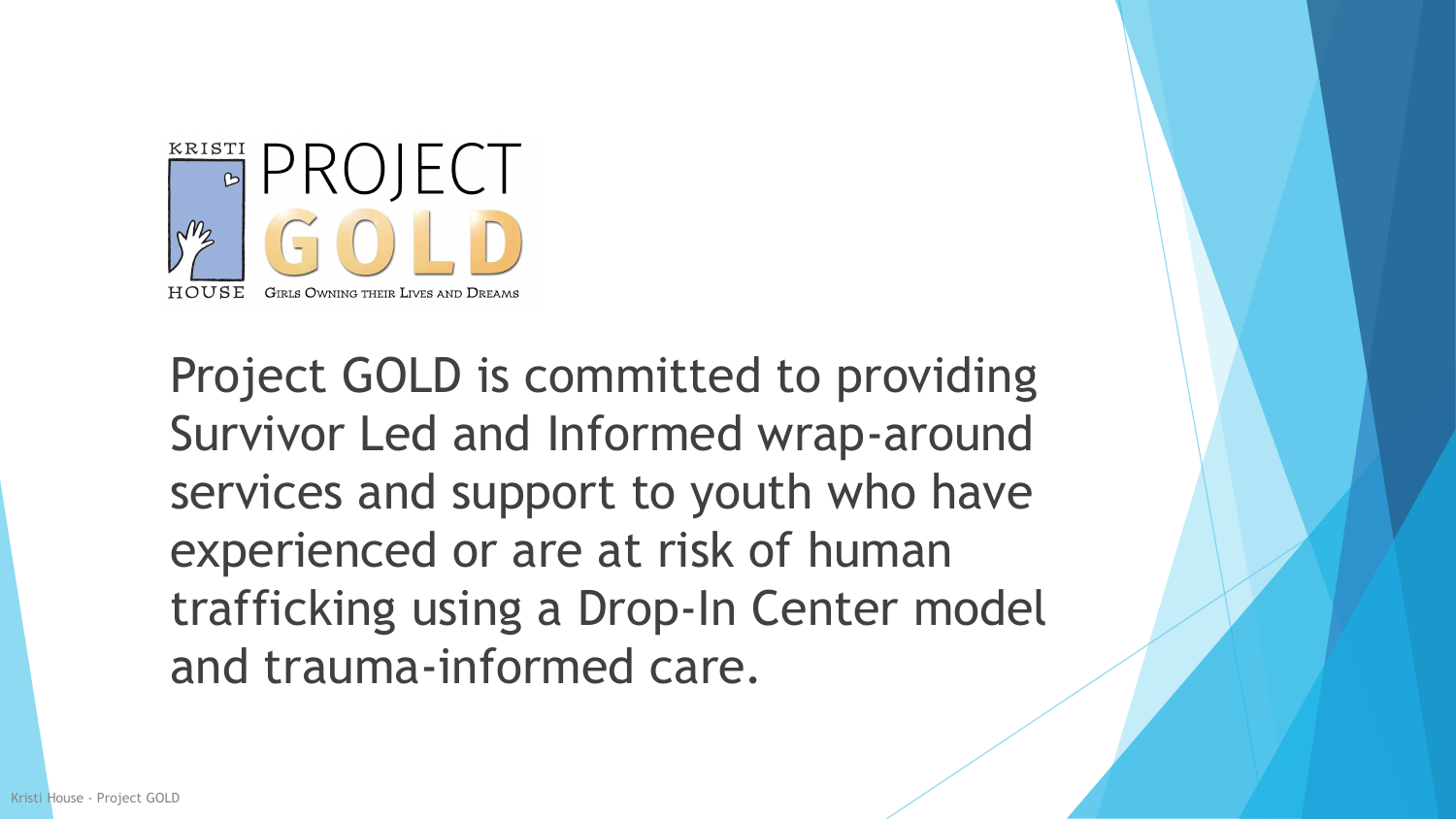## **Project GOLD Drop-In Center:**

In 2012 Project GOLD began operating the first Drop-In Center in Florida exclusively for victims of Commercial Sexual Exploitation of Children (CSEC)

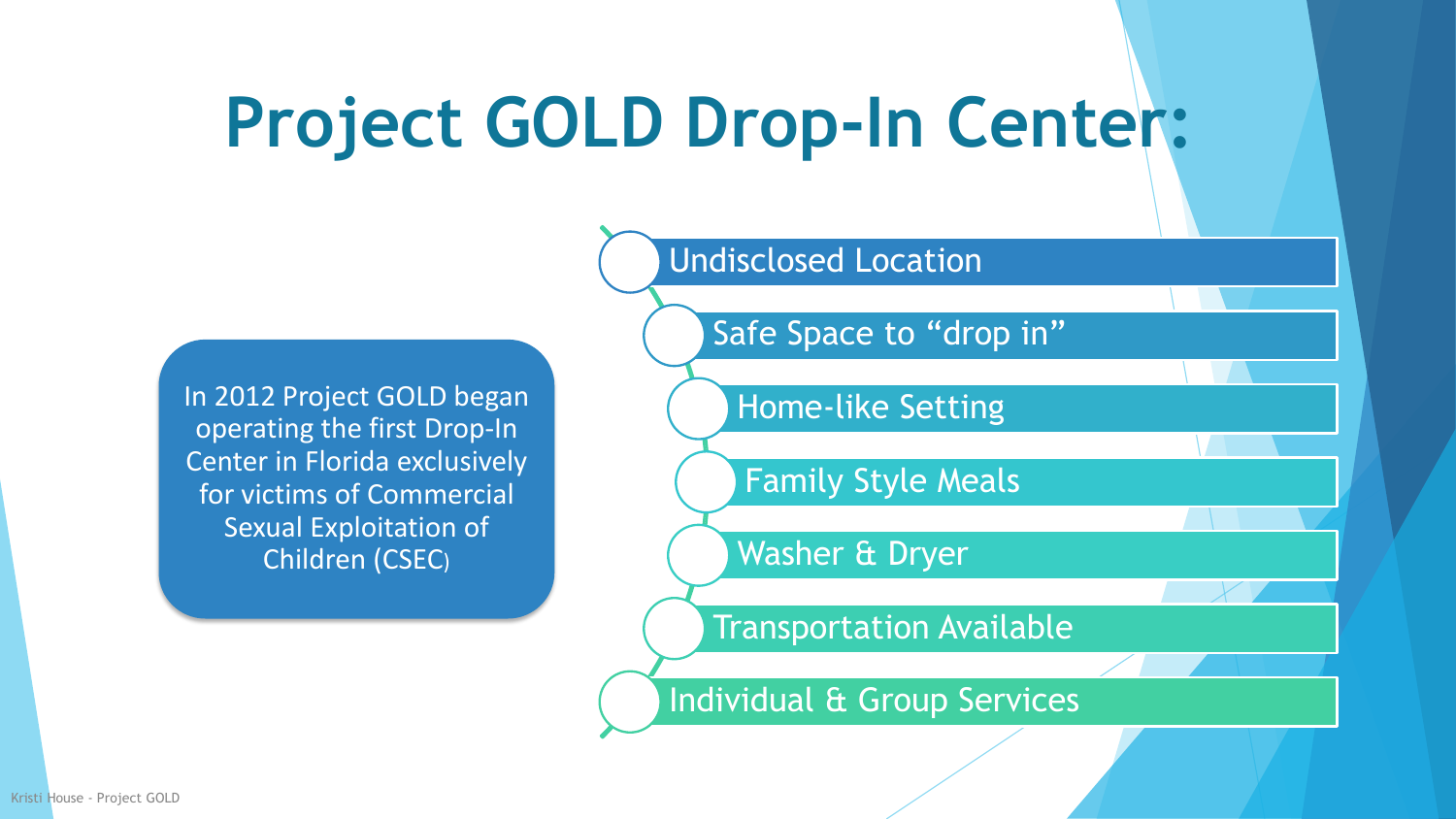### **Who We Serve**

- ▶ All female program
- Ages 11-18 at intake, but "Members for Life"
- ▶ Victims or at risk of Human Trafficking (HT), and their nonoffending caregivers
- "Community kids" vs. Dependency/Child Welfare Involved Youth
	- ▶ Occasional youth placed in Department of Juvenile Justice (DJJ) Institutions
- ▶ Varying racial and ethnic diversity
- **Miami-Dade County**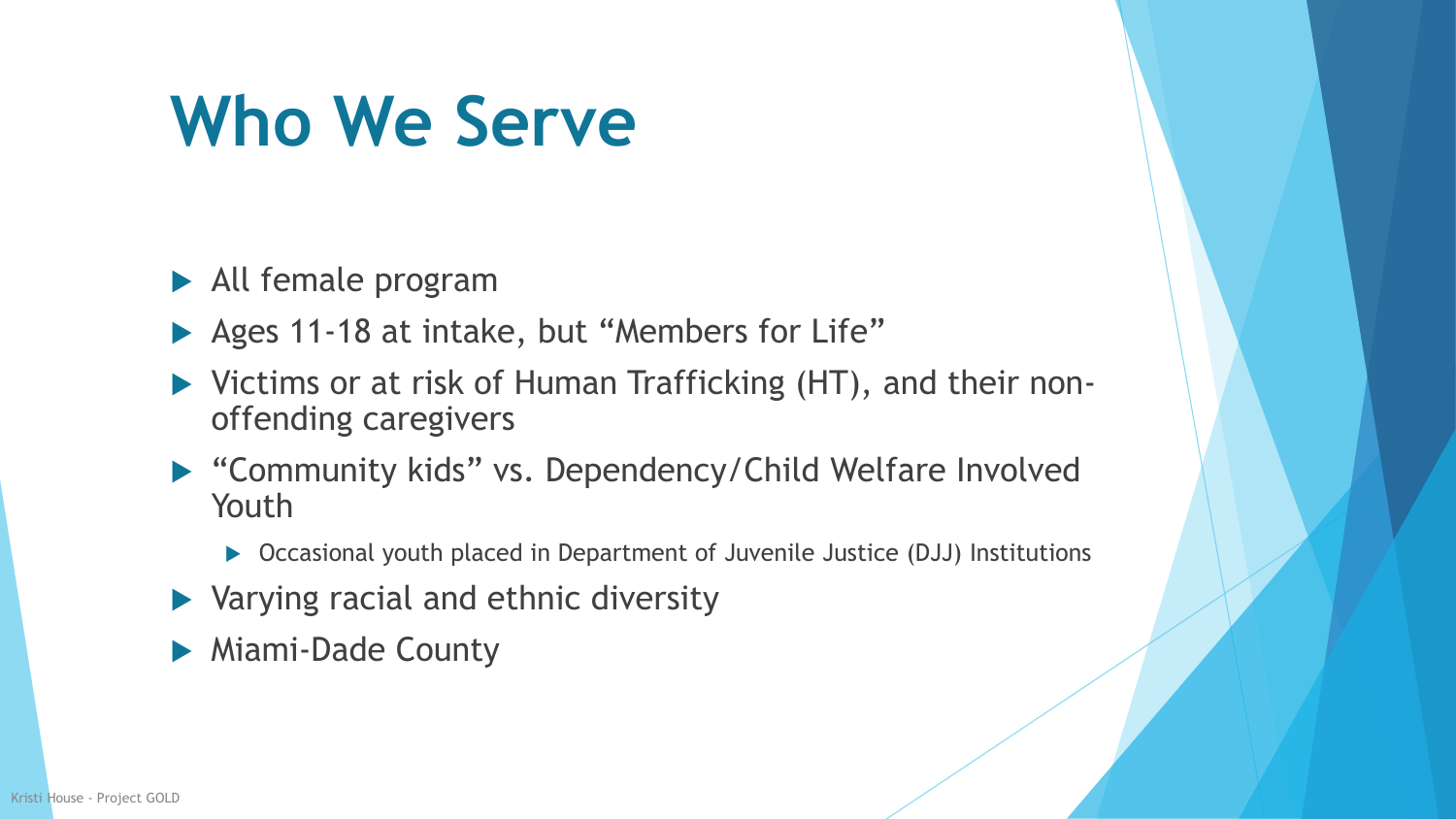**Project GOLD Services**



- Survivor-Mentoring
- Intake & Assessment
- Individual & Family Therapy
- Youth Advocacy & Case Management
- Group Programming
- $\blacktriangleright$  Transportation
- **Meals & Supplies**
- *Bridges to the Future* **Program**
	- o Career Coaching & Employment
	- o Paid Internships
	- Academic Enrichment & Education
	- o Tutoring
- Crisis Intervention
- **Emergency Assistance**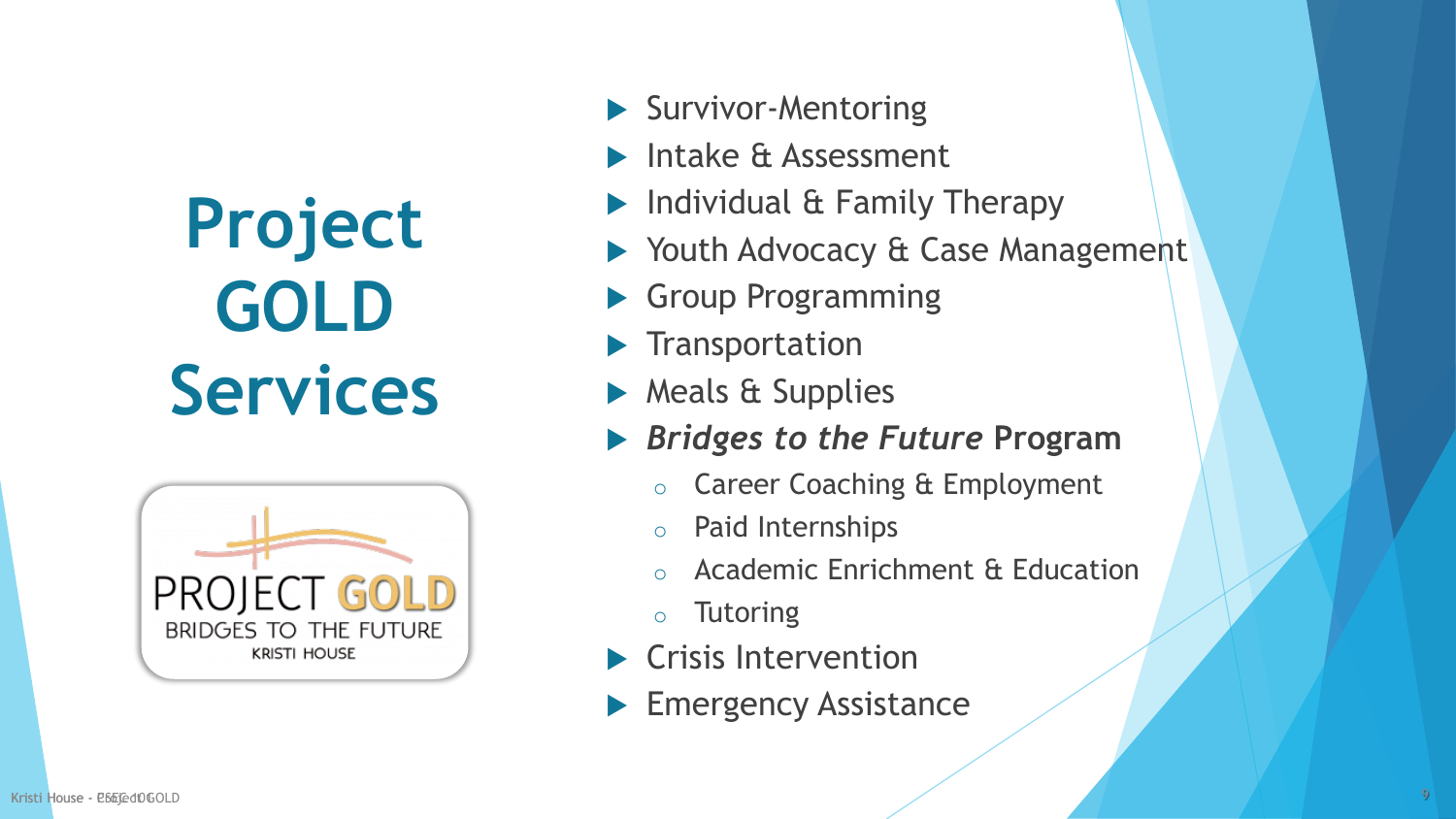

Offer groups between 3 pm to 7pm Monday –Thursday at the Drop-In centers



Trained staff and community partners facilitate groups



Plan groups based on educational, vocational, social, emotional, developmental, and other needs



Participation is voluntary and mostly open-format



Evidence-Informed/Based Curriculums (sometimes closed in membership or duration)



Incentivized program for attendance

## **Project GOLD Group Model**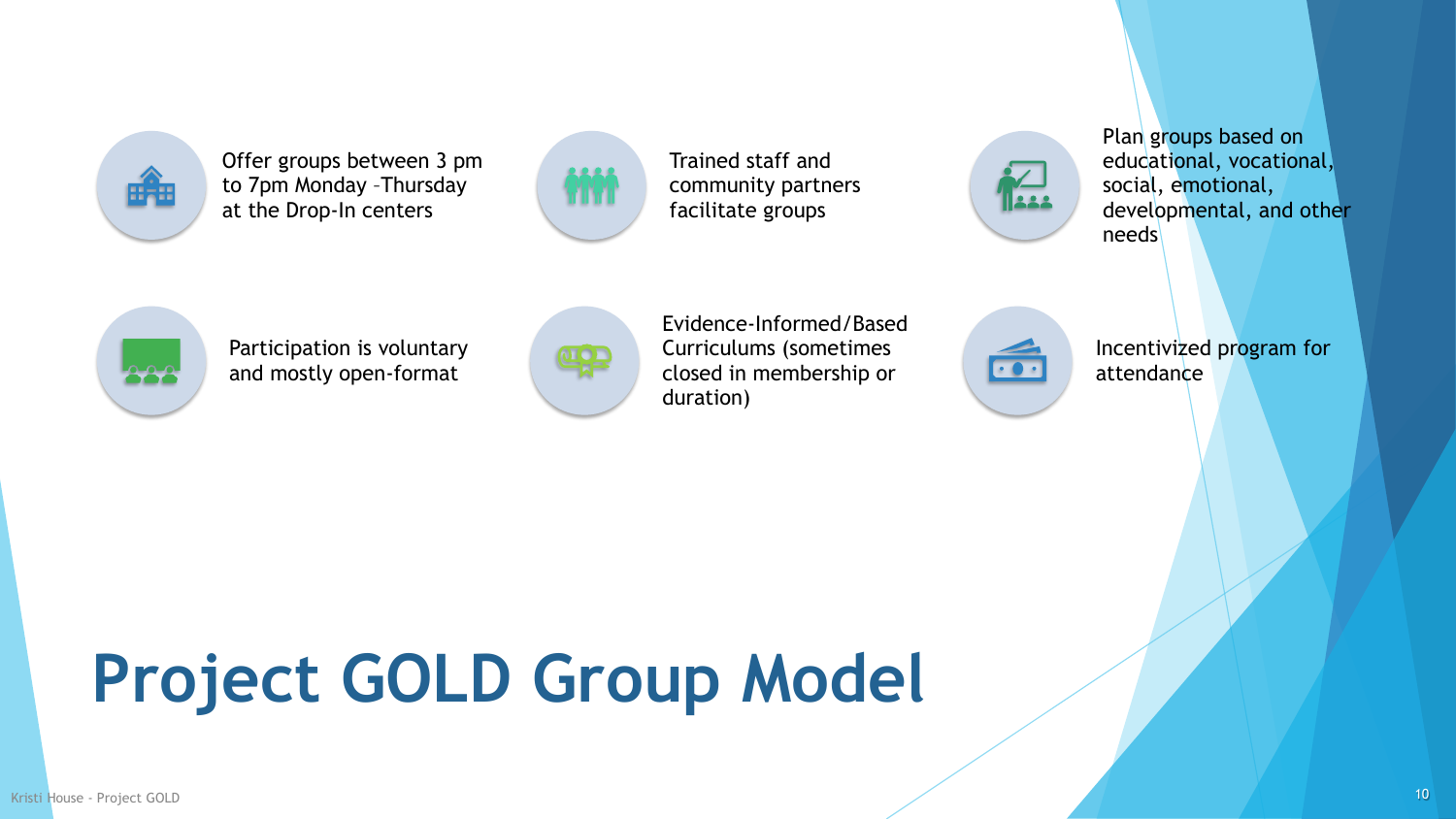

# **Groups at Project GOLD**

- ▶ Survivor-Led
- **Lyrical Expression/Music and** Art
- $\blacktriangleright$  Life Skills
- Therapeutic and Supportive
- Safety and Prevention
- $\blacktriangleright$  Recreational
- Education and Employment
- Holiday and Special Events
- $\blacktriangleright$  Field Trips